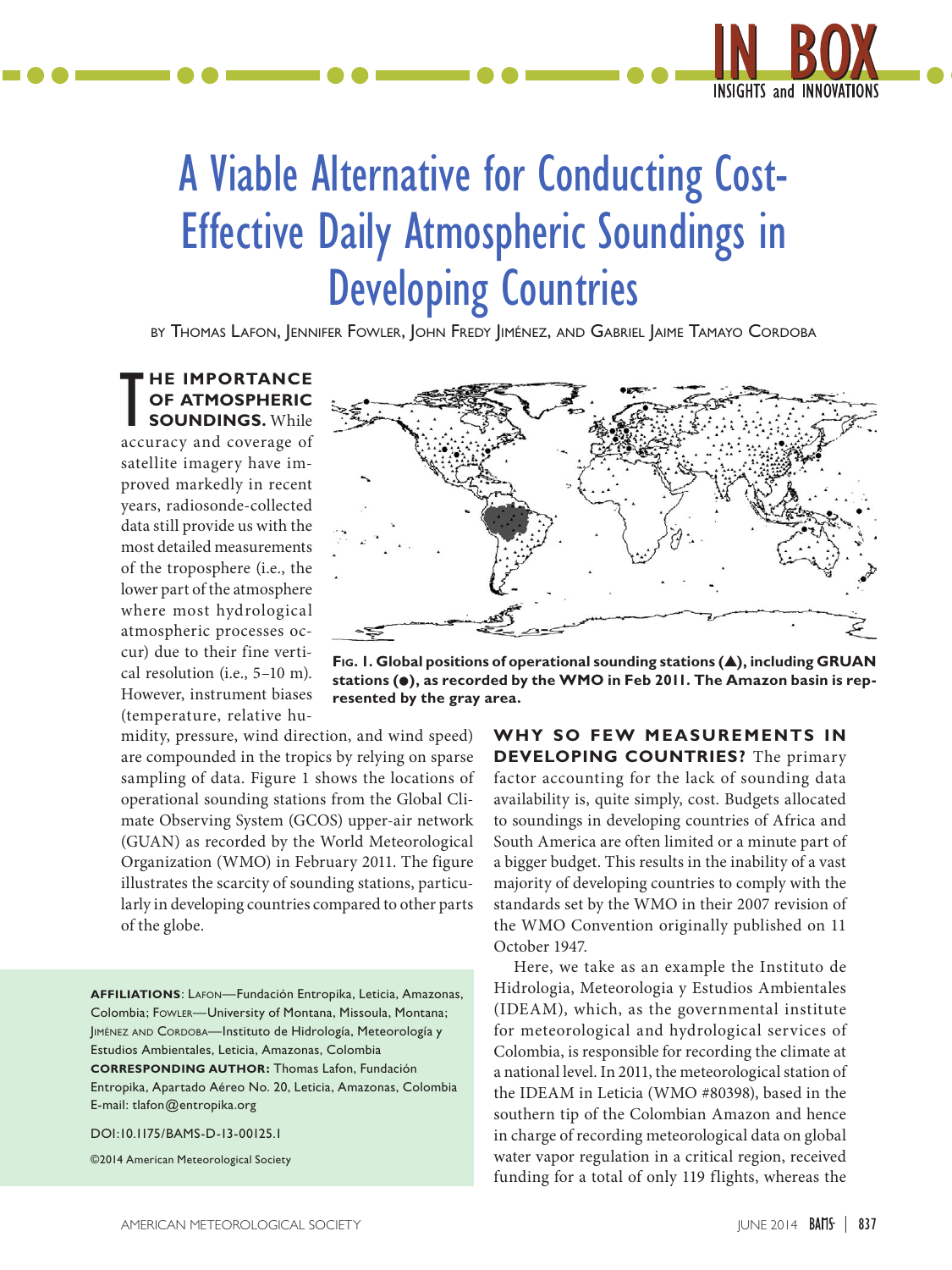WMO-recommended number is 730 flights a year (i.e., two flights a day).

As of 2011, only 50% of the South American GUAN stations transmitted regular reports. This lack of data is further highlighted by the GCOS goal for establishing a reference network for upper-air climate observations (GRUAN) as an extension to GUAN. GRUAN standards are more rigorous than that of GUAN and aim at addressing historic biases in the data. Of the 15 initial GRUAN sites, none were in South America. There is a current plan for expansion, as the importance of monitoring the Amazon is recognized; however, the budgets to support this research have not yet materialized.

#### **CURRENT RADIOSONDE TECHNOLOGIES.**

Improvement in sensor accuracy has been made over the years, but the standards for long-term climate studies require even higher accuracy and more rigorous documentation of instrument changes in order to reduce temporal and spatial inhomogeneity. Formed to provide long-term, high-quality, accurate climate data, the WMO's GRUAN program is working toward correcting these issues. The 2010 WMO evaluation of radiosonde performance quantitatively ranked radiosonde technologies against GRUAN requirements. The three companies with the highest average score—and hence the closest to meeting these overall standards—are Vaisala (Finland), Lockheed Martin Sippican (United States), and GRAW (Germany).

All three manufacturers have pricing levels that depend on the volume of the radiosondes being acquired. Assuming that a) the sondes are being acquired by a large agency such as the WMO or a



**Fig. 2. Setup of the GRAW sounding equipment for a flight.**

national weather institute, and b) a quantity corresponding to two flights a day per year is being ordered, the price is on average \$155 per sonde. Here, we do not consider the cost of shipping, which may or may not be included in the sonde cost. For new stations, or stations that are changing equipment, additional charges will result from buying the corresponding receiving device or ground station (i.e., used in the collection of the data radio-transmitted by the sonde), which ranges from \$12,500 to \$80,000.

Considering only well-established sounding stations, and therefore discounting the costs of the receiving devices and infrastructure, each station will spend approximately \$113,150 per year on sondes alone in order to meet WMO standards. We only focus here on sonde costs such as balloon size, type of lifting gas, and the decision to use dereelers and/or parachutes, which are determined by each individual sounding station, making costs vary considerably in addition to the purchase of the radiosondes (see Fig. 2). Costs of sondes increase by as much as 35% when quantities of supplies decrease.

### **POSSIBLE ALTERNATIVE: GLIDER-**

**SONDES.** An alternative to lower the costs of conducting daily sounding operations would be to have the radiosonde be reused. Indeed, once the balloon has been launched it is often impossible to get the equipment back; the sonde can drift tens of kilometers away. The issue of recovering the radiosonde becomes even more prominent in parts of the globe where topography, land cover, and lack of highway infrastructure render retrieving a fallen sonde difficult (e.g., the dense vegetation of the Amazon rain forest).

With this objective in mind, the development of a new technology was initiated in 1997 by the National Severe Storms Laboratory (NSSL, United States): the radiosonde would *glide* back to a designated landing point. This recoverable system involves the lifting of a miniature plane (the "glidersonde") using the same balloon and lifting gas method as that of a regular sounding flight. Once the balloon reaches its upmost altitude and pops, the plane free-falls until stabilizing and then glides back to a designated point using an onboard GPS and flight navigation computer.

It is important here to note the difference between a glider and other unmanned aircraft systems (UAS) such as aerosondes. In contrast with glidersondes, aerosondes have no need for a balloon system for transport before release, as they power their own ascent and descent. Unfortunately, such UAS do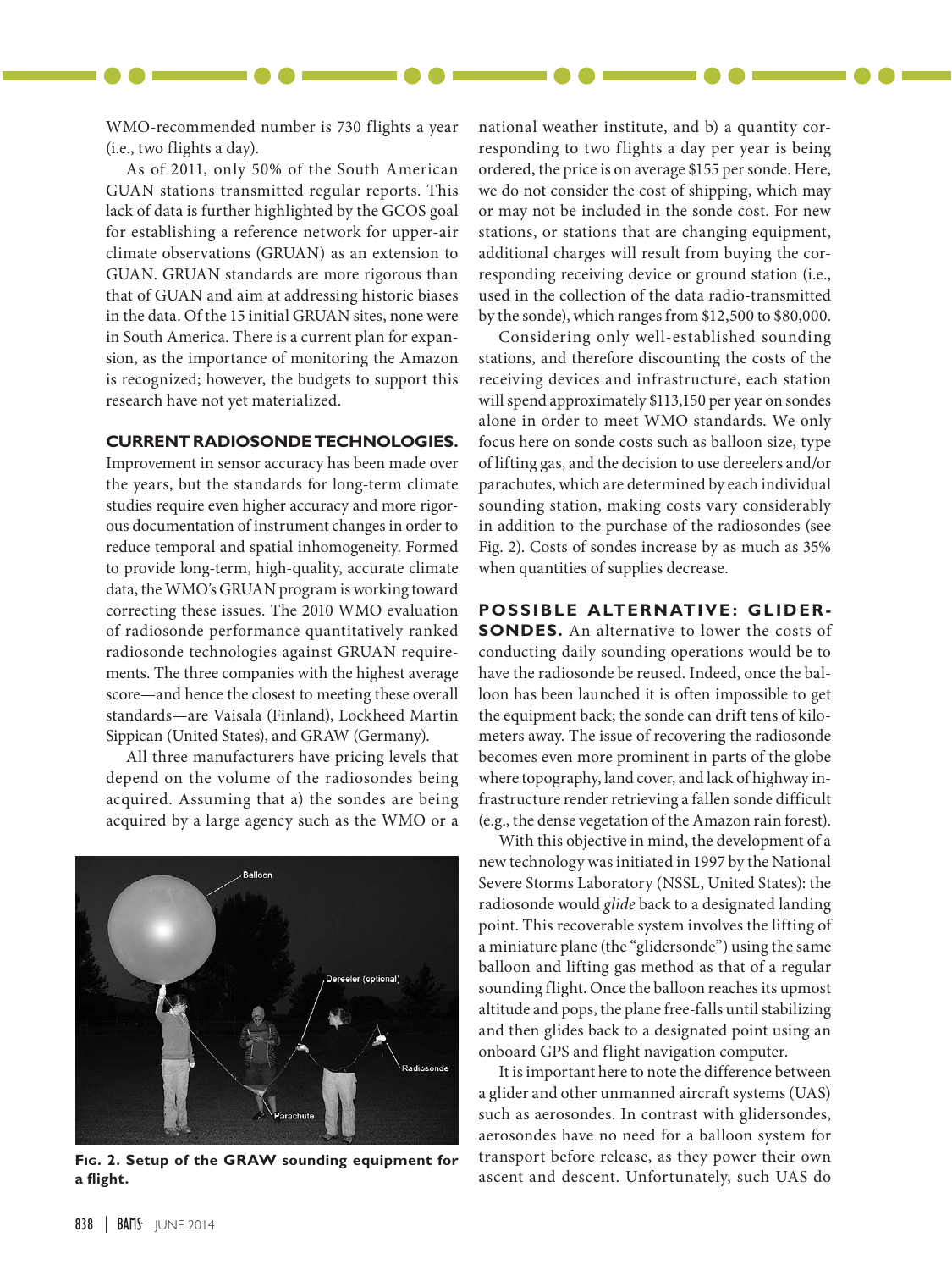not adhere to GRUAN standards, which require the radiosonde to reach an altitude of 30,000 m, whereas many UAS designed for atmospheric sampling work in the lower atmosphere, typically up to 5,000 m. Although we make a distinction between a glider and a UAS based on data requirements, aviation agencies do not make such distinctions, and all systems are classified as UAS, commonly referred to as drones.

A recent glider model developed by GPSBoomerang (New Zealand), the "DataBird" (see Fig. 3), has shown promising results with regard to the possibility for its use by national weather stations. The DataBird has a wingspan of 63.5 cm, weighs 270 g, and can carry payloads up to 330 g (WMO recommended radiosondes weigh between 90 g for the GRAW DFM-09 and 290 g for the Vaisala RS92). Total weight of the equipment necessary for a flight amounts to approximately 700 g when including the dereeler and balloon. There are two main advantages of these specifications. First, costs for its uplifting using hydrogen or helium will not be significantly higher than that of radiosondes flights whose total weight usually ranges between 90 g and 1,050 g. Second, no additional infrastructure is required for data collection, as this system can fit within existing balloon launch procedures.

The DataBird is capable of ascending up to an altitude of 35 km and coming back within a 100-m radius of a predetermined landing site ([www.gpsboomerang](http://www.gpsboomerang.com) [.com](http://www.gpsboomerang.com)). A maximum of 39 alternative landing sites can be programmed for the glider to decide "on the fly" which to descend to depending on the site's proximity and ease of access on the basis of winds. Furthermore, no-fly zones can be determined in order to minimize any risks of flying into an airport's airspace or another country.

Two case studies, published on the manufacturer's official website, describe the field testing of the glidersonde when released at altitudes of 10 and 20 km. The most complete (datawise) of the two flights shows that the DataBird took 85 min to reach an altitude of 20 km with an average ascending rate of 3.9 m s<sup>-1</sup>, and took 97 min to reach its landing site with an average descent rate of 3.4 m s<sup>-1</sup>. Averaged over the two case studies, the glider's descent takes about 1.34 times more time than its ascent. Winds registered during these field tests range between 3.7 and 25.0  $m s^{-1}$  (i.e., gentle breezes to strong gales). Although such results are promising, the DataBird has not yet been tested by any third party or described in formal literature, most certainly due to the fact that GPSBoomerang discontinued



**Fig. 3. The DataBird glidersonde model developed by GPSBoomerang.**

its manufacturing because of issues related to the earthquake that hit New Zealand in 2011.

Glidersonde devices are still prototypes and are therefore not readily available on the commercial market. Other than the lack of funding and the possible reluctance of radiosonde manufacturers to cooperate if their market share should decline, a major issue currently impeding their development is strict air-space restrictions. The United Nations Agency governing the International Civil Aviation Organization (ICAO) sets standards and regulations necessary for aviation safety, security, efficiency, and regularity among its 191 member states. Under the ICAO standards and regulations, a Certificate of Authorization (COA) and a UAS operator certificate are required for flying UAS. However, laws on the use of UAS vary from nation to nation.

Strict air-space restrictions are exemplified in the United States with Federal Aviation Administration (FAA) regulations: a COA or a Special Airworthiness Certificate (SAC) are often imperative but difficult to obtain, as glidersondes fall under the same category as drones. A 2012 FAA article states that "already, the agency has achieved the first unmanned aircraft systems milestone included in the 2012 FAA reauthorization—streamlining the process for public agencies to safely fly UAS in the nation's airspace." However, "this COA process is not available to private companies. They must apply for a SAC or Experimental Certificate, which only allow crew training and research, and exclude flying for profit." (Rayleigh 2013) Colombia has adopted the same policy where existing certification, operation, and maintenance of UAS in other member states is currently being evaluated in order to establish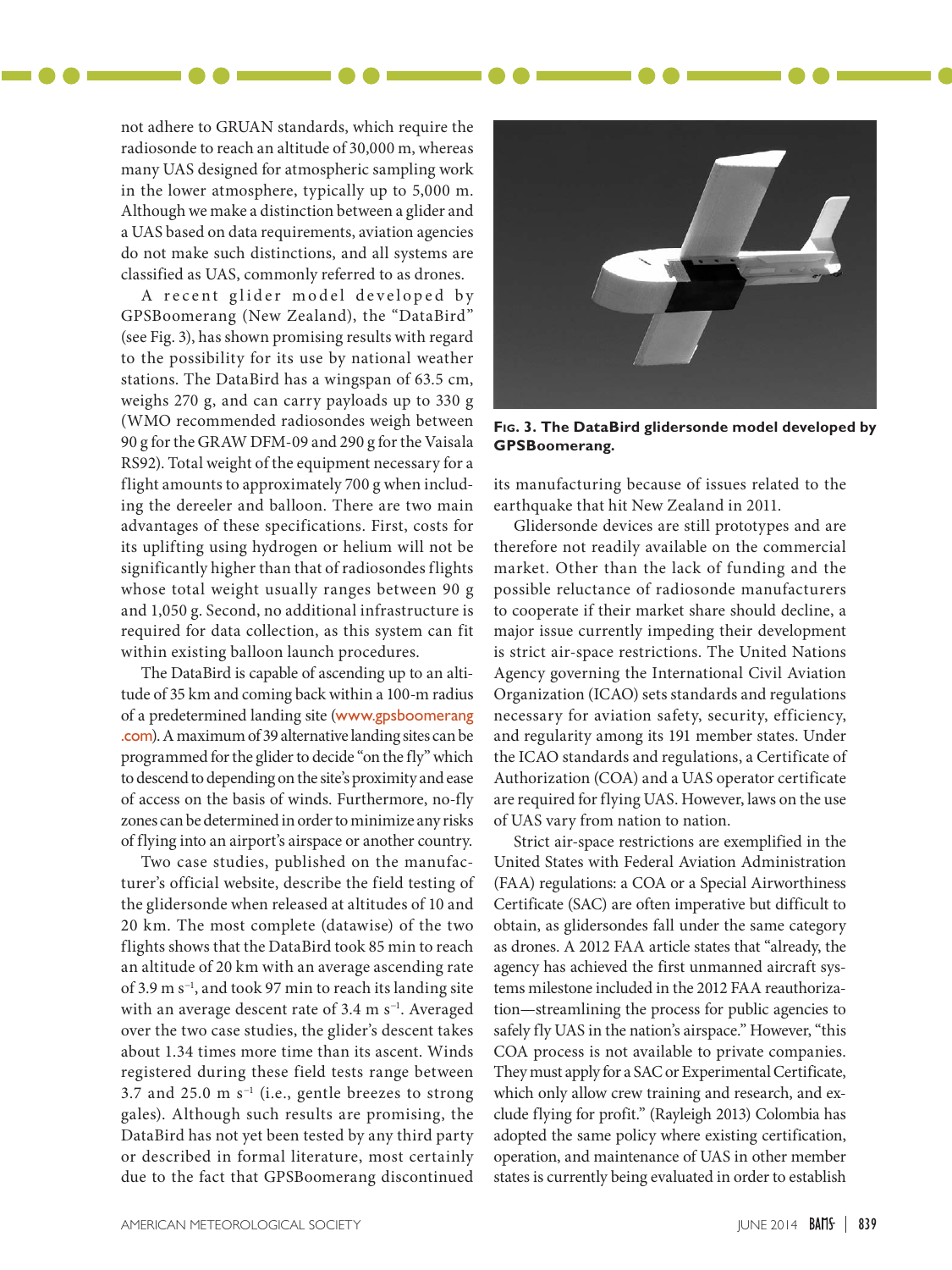requirements for universities and companies developing projects for academic and/or research purposes only.

Both countries are consistent with current development of UAS regulations but, by creating avenues only for public institutions, market availability of glidersonde technology becomes extremely limited. However, other member states, such as Brazil, Mexico, and New Zealand, are virtually unregulated, making these potentially viable testing grounds for UAS development by private companies. However, it may not be cost-effective to travel to other countries for UAS evaluation based on flight regulations; it is important to recognize that the availability of equipment and its testing for data collection are mutually exclusive due to flight restrictions and project location.

**FUTURE DEVELOPMENTS.** To conclude this review, we underline two major issues that currently hamper the development and commercialization of the glidersonde technology: 1) how to have reusable radiosondes while keeping the market viable for sonde manufacturers, and 2) the need for permits that are difficult to obtain for flying glidersondes.

We propose an alternative consideration to address the first issue, namely that of providing users with reusable equipment while maintaining manufacturers' market share. One way to achieve this is to develop glidersonde systems that fit current radiosonde models and have the radiosondes be reusable for the number of flights needed to break even on the cost of the glider, plus make an additional cost savings over the disposable radiosondes.

For example, a package of six DataBird modules, capable of going into the stratosphere, cost approximately \$5,850. Including costs of radiosonde sensor reconditioning and battery replacement, this would require each module to complete ten flights with one reusable radiosonde to break even with current radiosonde costs and realize an additional 4.6% cost savings [10 radiosondes:  $$155 \times 10 = $1,550$ ; one glider, one reusable radiosonde, and reconditioning of the sonde:  $$975 + $155 + (9 \times $38.75) = $1,478.75]$ . Here we are describing equipment being sold as a one-piece module composed of the glider and its radiosonde; we are not yet considering a glider on which the radiosonde can be replaced. By first introducing this module on the market, one can probe for the reaction of the end-users to this change and assess its effects on sales. If the reaction is positive, it will then become possible to gradually increase the number of soundings each glider can achieve and have the radiosonde be replaced. For example, one glider can be used with two radiosondes (20 flights), then with three radiosondes (30 flights), etc. Savings will then climb to a striking 65% each time 10 flights are completed using the same glider as used for the previous 10 flights [same glider, new reusable radiosonde and reconditioning costs:  $$0 + $155 + (9 \times $38.75) =$ \$503.75]. In this way, assuming that the total budget spent on soundings remains identical, the amount of data collected increases while maintaining the sales levels of the sonde providers.

Applying this to our example, and assuming one DataBird module will be used for 50 flights, the IDEAM of Leticia would have been able to collect approximately 2¼ times the amount of atmospheric data in 2011 with the same budget. Even taking the other extreme of replacing the glider every 10 flights, savings are realized. For a station with a yearly average sonde budget of \$113,150, flights would increase from 730 to 765 per year, which in turn would increase data collection by 4.8%. Although this may seem to be a small percentage, when major meteorological events such as severe flooding (e.g., that of the Amazon Basin in 2012 or Hurricane Sandy off the U.S. Atlantic coast) are considered, these extra days of soundings, which increase temporal resolution of the data, will positively affect forecast accuracy. The increase in flights could also lead to a greater spatial resolution of the data when savings are being used to supply sondes to new sounding stations.

An advantage for well-established stations, such as that in Leticia, Colombia, is that sonde launches are considered part of the meteorologist's regular duties and therefore no additional personnel costs are incurred with added launches, as the glider does not need a trained, active operator working a separate ground station; the DataBird is designed to be out-ofthe-box ready for a single operator, thus integrating smoothly into typical radiosonde operations. We therefore also assume no added costs over regular station operations for balloons, lifting gas, dereelers, etc. Furthermore, following the GPSBoomerang case studies that show an uncertainty of approximately 100 m in the accuracy of landing location under varying wind conditions, it can be assumed that costs incurred in the retrieving of the fallen glidersonde should not significantly affect budgets if alternative landing sites are chosen wisely.

This still does not mean that the manufacturer makes any additional profit from the whole experience. However, it could be hypothesized that such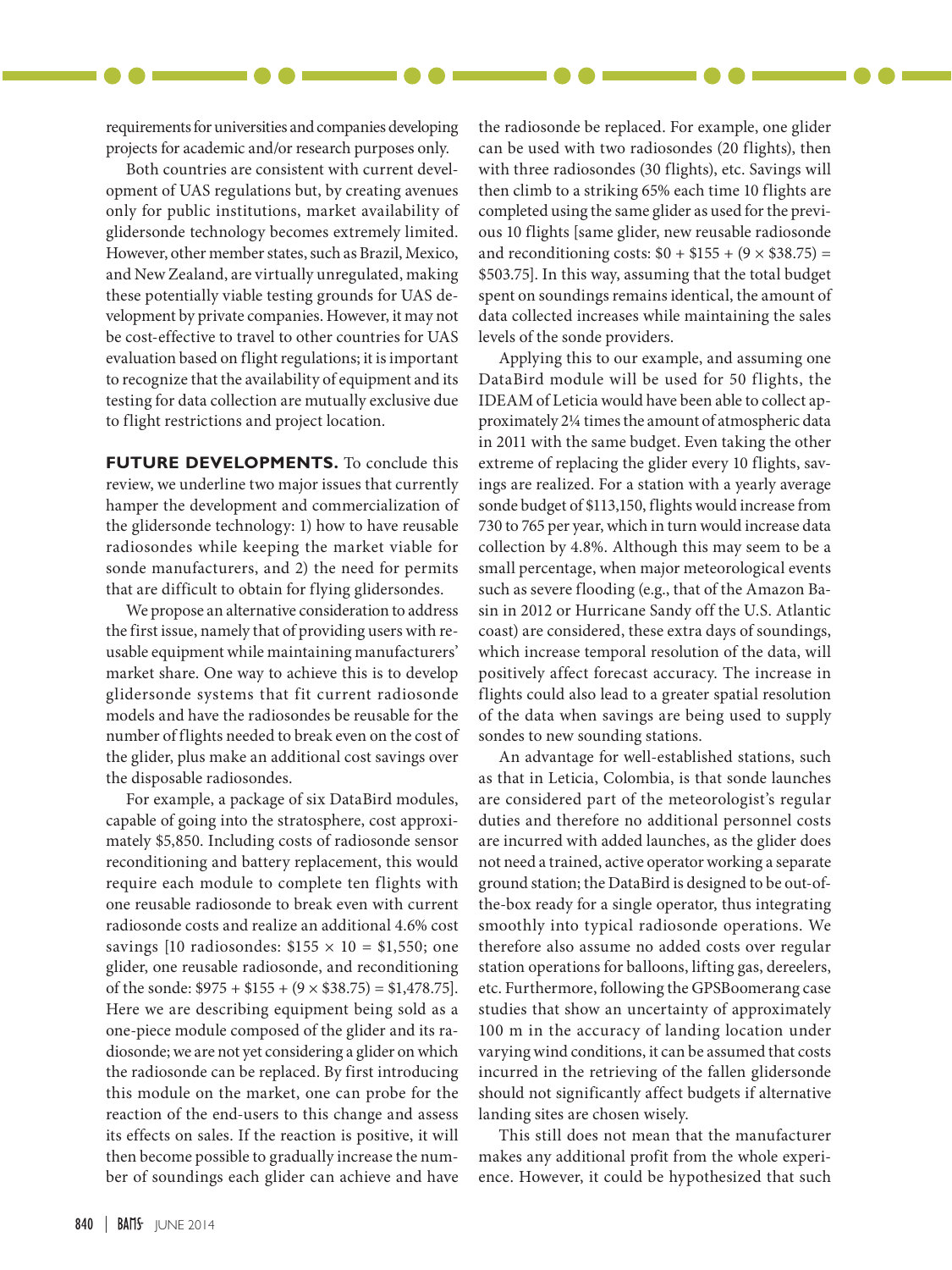properties of reusability will attract more occasional users who do not especially use the radiosondes for recording climatological variables for a national institute but rather for their own purposes (e.g., universities, NGOs), as well as to convince national weather institutes to use their product. Glidersonde technology is not new and has shown promising results, meaning that costs of development and testing should be kept at reasonable prices. Furthermore, recovering the sonde reduces the environmental impact caused by the nonbiodegradable equipment of the radiosonde. It is important to stress that the environmental impact from the loss of radiosondes should not be considered lightly. Using this cleanertechnology aspect of glidersondes over radiosondes is also a robust marketing strategy, as governmental institutions are being pushed to stick to international environmental legislation for conducting scientific research while diminishing impact on the environment. To summarize, the glidersonde manufacturer should benefit from an increase in clients because

- the company's products are less expensive and can achieve more in terms of data collection;
- the company explores a new technology and as such could be a potential leader in that market; and
- the company will be considered as more environmentally friendly than others on the market.

All this said, a few important concerns still need to be addressed in order for this technology to be reliable to the end users and as such viable to the glidersonde manufacturer (e.g., all savings will ultimately be eliminated if the glidersonde is lost in operation). More testing of the glidersonde technology needs to be undertaken in order to answer concerns such as: Can the glider come back from large distances (i.e., 150 km from the landing site)? Will the sensors resist the temperature of the upper troposphere and be able to work again (excluding the routine reconditioning) or will more expensive sensors need to be used? Could glidersondes be used in urban areas?

To address the second issue of overly strict aviation regulations, it is imperative to broaden interagency and private industry cooperation. In our consideration of GRUAN standards for radiosonde data, it is important to consider GRUAN as an international collaboration. The addition of a UAS to the GRUAN system would benefit from a similar approach to international consistency. The ICAO document on UAS states: "Close adherence to the guidance mate-

rial will facilitate later adoption of Standards and Recommended Practices and will ensure harmonization across national and regional boundaries during this development phase. [. . .] Therefore, every effort should be made amongst contracting States to collect data in a coordinated manner and share it openly to expedite the development of international civil aviation standards." It would therefore be best if glidersonde technology for GRUAN standards met the ICAO ruling on UAS to make requirements uniform.

For that reason, we support international collaborative efforts similar to that of GRUAN for glidersonde development, and underscore the necessity of an avenue to address private availability of the COA/SAC and license processes. We also stress the unique need for a glider technology that can be seamlessly integrated into current sounding systems rather than the popular notion of fully automated UAS that require licensed technical operators and their own ground station. It should be clearly understood that the technology and acquired datasets are equally beneficial for all involved parties (i.e., interagency and private industry).

To conclude, we urge cooperation in the development of an operational glidersonde system and in the collection of more extensive and continuous data over areas—such as the Amazon basin—that are of vital importance to global climate. Climate models are critically important and powerful tools with which most predictions are currently achieved, and we strongly believe their simulation and prediction performances will benefit from refined atmospheric datasets. However, as long as our observed data remains uncertain, so will our model predictions.

**ACKNOWLEDGMENTS.** This work was partly funded by the Montana Space Grant Consortium. We thank Antonio Garcia-Mendez from the European Centre for Medium-Range Weather Forecasts for the global list of operational sounding station, GPSBoomerang for the picture of the DataBird glidersonde, and the personnel of the Instituto de Hidrologia, Meteorologia y Estudios Ambientales of Leticia for their participation in this review.

## **FOR FURTHER READING**

- AAI, 2010: Aerosonde Mark 4.7: Redefining expeditionary. Textron Systems Corporation, 2 pp.
- Cheruiyot, J., 2006: Performance of two types of meteorological balloons in upper air soundings in a tropical region. *WMO Technical Conf. on Meteorological and*